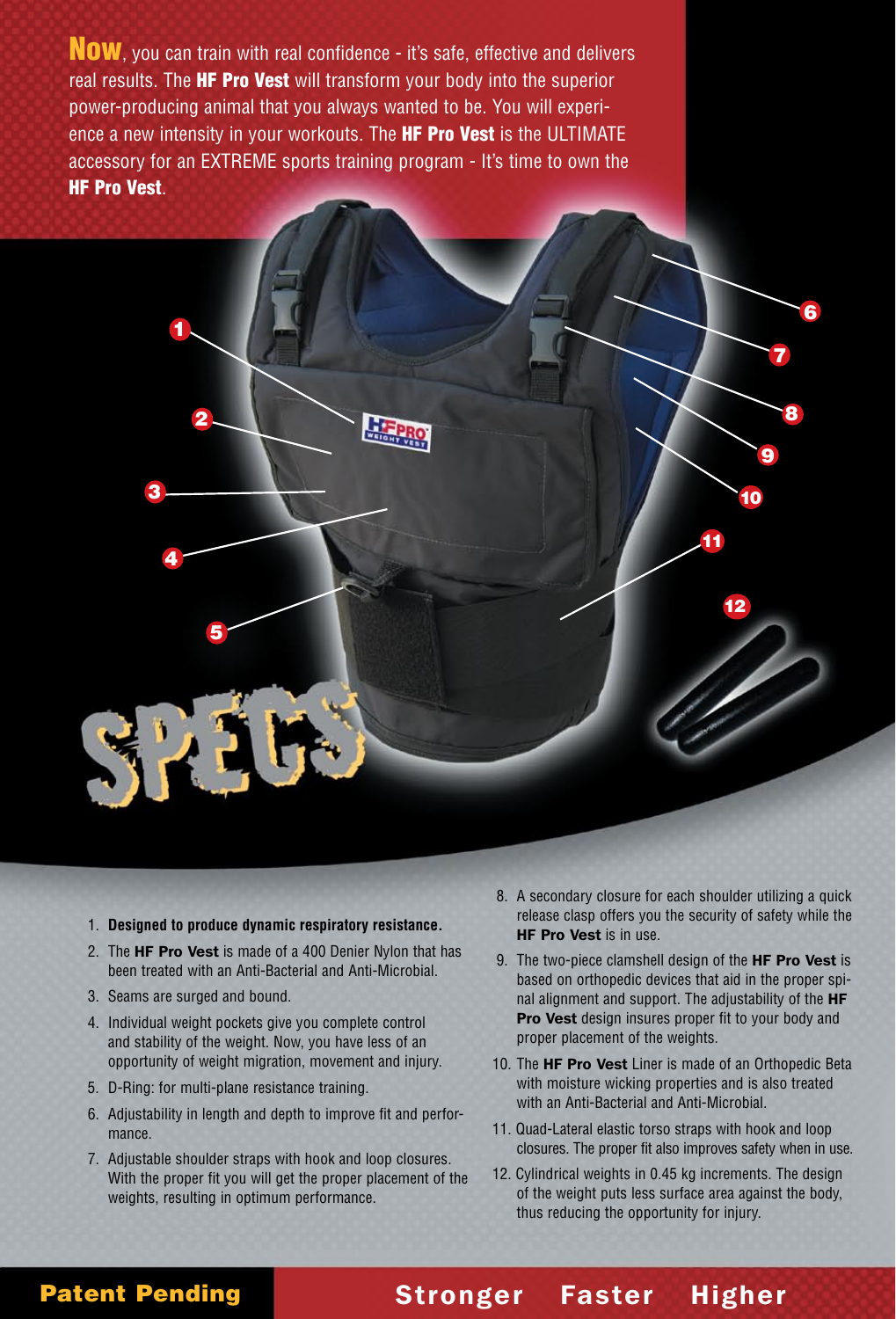The HF Pro Vest is used by top professional athletes and trainers in the NFL, NBA, NHL, MLB, COLLEGE AND ALSO. both winter and Summer OLympics. It's also used by the military, police and firemen for safe and effective condition training.

Get HF Pro Vested and See What the HF Pro Vest can do for you

**Sizes: X-Small (waist 22"- 28") Small (waist 26"- 32") Medium (waist 30"- 36") Large (waist 34"- 40") X-Large (waist 38"- 44")**

Product Number:

HFV3636 **- 36.29 kg included**  HFV1818 **- 18.14 kg included**  HFV1809 **- 9.07 kg included**  HFV0909 **- 9.07 kg Included**

**"I have found the HF Pro Vest to be an excellent tool for providing overloads in both conditioning and rehabilitation programs. As you well know, plyometric training is an integral part of any sophisticated strength and conditioning program these days. The problem is finding a way of providing contrast and complex training loads for the higher end athletes. The HF Pro Vest has proven itself in my programs! The fit and adaptability are excellent. The key is to make any overload as much a part of the body as possible. The HF Pro Vest allows for freedom of movement and doesn't interfere with any of the agility, bounding or running programs that I write for a wide variety of athletes."**

**Donald A. Chu Ph.D., PT, ATC, CSCS is the author of "Jumping into Plyometrics", "Power Tennis Training", "Explosive Strength & Power" and other Plyometric training books. His past clients include athletes from the 1984, 88, 92, 96, 2000 Summer Olympics, 2002 Winter Olympics and Professional athletes from the NFL, NBA, and MLB. He is currently working with 2004 Summer Olympians.** 

**"I have used all of the vests available in the fitness industry. At IHP, we use vests daily and put them through rigorous work, all have fallen apart on us. The HF Pro Vest is the best make and best fitting vest I have seen. We expect them to last a very long time and provide years of effective training."**

**Juan Carlos Santana, MEd, CSCS served as the Chairman of the National Strength and Conditioning Association (NSCA) Sport Specific Conference. He is a member and Certified Strength and Conditioning Specialist (CSCS) with the NSCA. Carlos also a certified Senior Coach and Club Coach Course Instructor with the USA Weightlifting, and a LEVEL I coach with the USA Track and Field Association.** 

**"The HF Pro Vest is the ONLY choice for serious athletes seeking to dramatically improve their event-specific strength through the use of what the Soviets call 'special exercises.' This is more than just a 'vest' – it's a valuable piece of training equipment. You have to use the HF Pro Vest in order to fully appreciate how effective it is."**

**Charles Staley is a sports conditioning specialist and director of Integrated Sport Solutions in Las Vegas, Nevada. He has coached elite athletes from many sports, including martial arts, luge, boxing, track & field, bobsled, football, Olympic weightlifting and bodybuilding.** 

**Robert Donatelli, Ph.D., PT, OCS the National Director of Sports Rehabilitation for Physiotherapy Associates endorses and utilizes the HF Pro Vest weighted vest in his sport specific training as well as post injury sport rehabilitation.**

**Chip Smith, Athletic Director of the Atlanta Athletic Club and Founder and President of Competitive Edge Sports endorses and uses the** HF Pro Vest **in his conditioning program with athletes such as NFL Rookie of the Year 2000, Brian Urlacher (Chicago Bears). Chip is recognized as one of the foremost speed and strength experts in the United States and has trained over 200 current NFL players and many current NFL, NBA and MLB stars.**

**Utilized by numerous Olympic downhill ski teams prior to the Salt Lake 2002 Winter Olympic Games.**



## For Inquiries Call **1800 633 009**

Remember to always consult with a physician before beginning any exercise program, especially one as EXTREME as the **HF Pro Vest** program.

## **www.hf.com.au • hfsales@bigpond.com.au**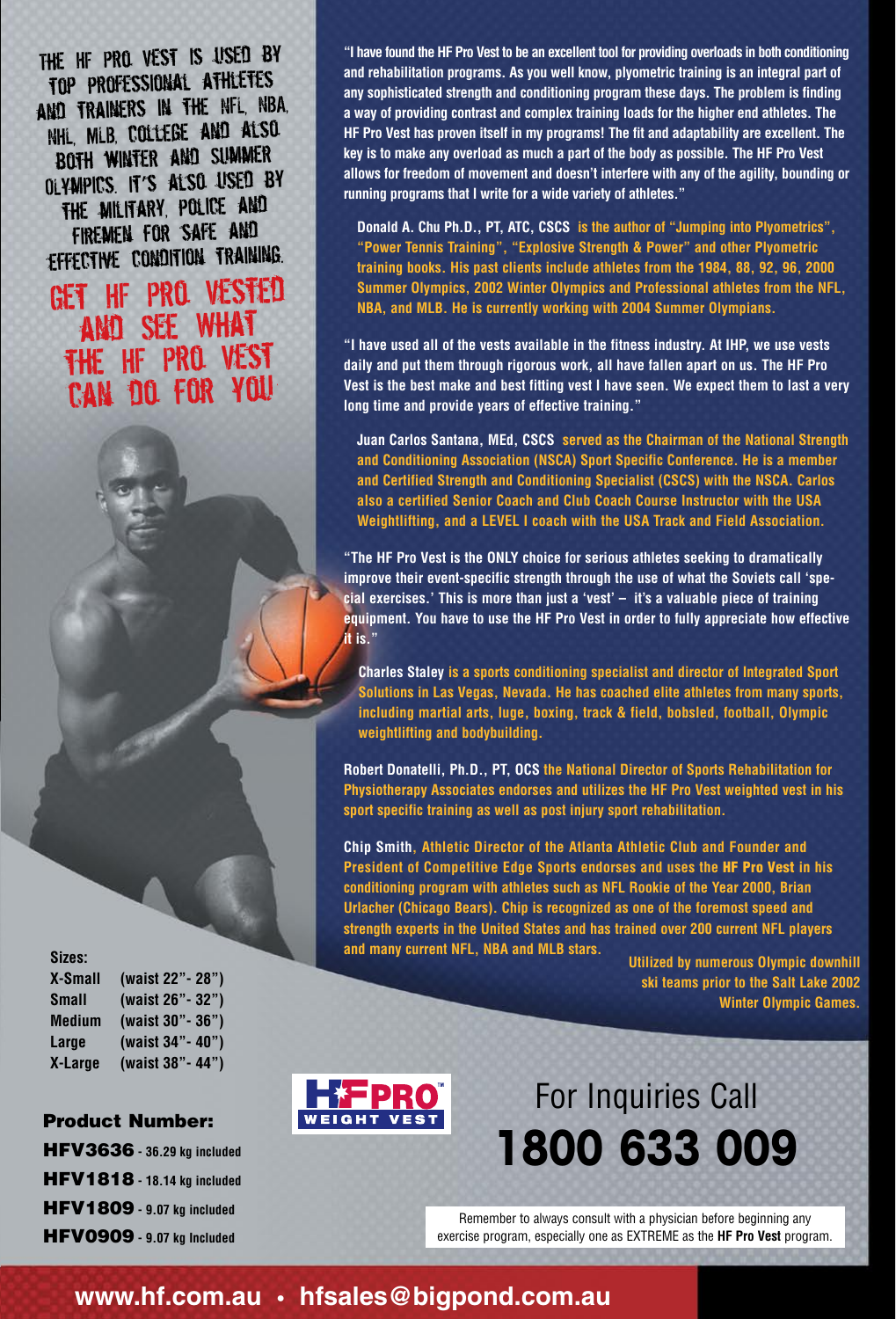**ADJUSTABLE WEIGHTED VEST**

# Bring Out the



Whether you're a Professional Athlete... a Coach... an Aspiring Athlete or just Someone that wants improved performance, the HF Pro Vest can take you there.



The Best Strength Enhancing, Power-Producing Conditioning Tool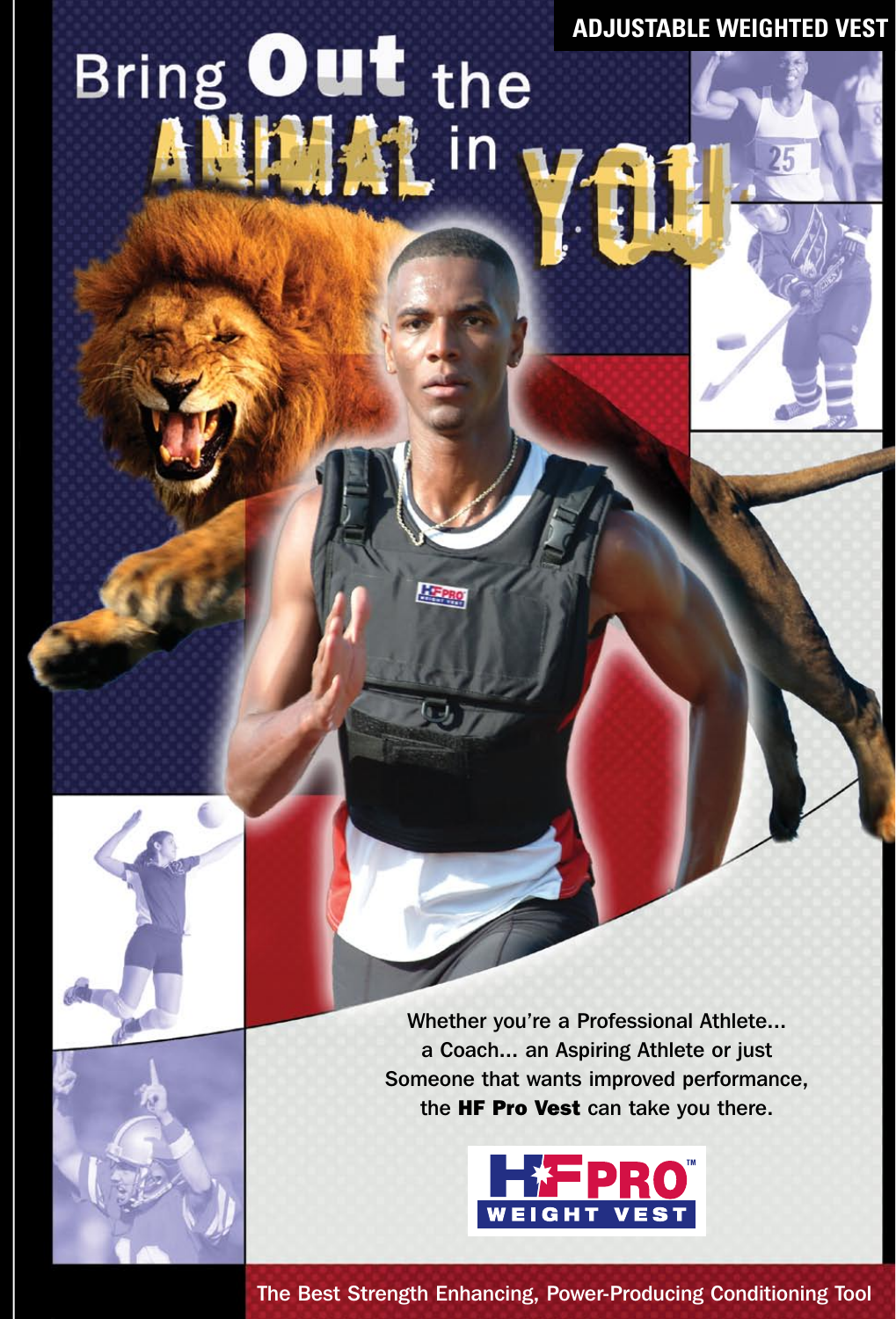Would you benefit from improved strength and enhanced performance? Does the sport you play require strength - XPLOSIVE strength? Would XPLOSIVE strength improve your ability to compete? Is it time to take your training to the next level, to an EXTREME Level? Do you want to be the next SUPERSTAR in your sport?

# DID YOU ANSWER **YES**

Then it's time for you to get the HF Pro Vest, your ultimate training accessory. When you incorporate the **HF Pro Vest** into your Strength, Power, Plyometric, Agility and Conditioning

programs your gains will be vastly improved.

> **The science of the** HF Pro Vest **is "Muscle Overloading" - By using the vest in your exercise program, you are tricking your muscles into believing you are heavier than you actually are, resulting in quicker and stronger abilities when you remove the vest.**

If you want to play XPLOSIVE, you have to train XPLOSIVE. It's time to add the **HF Pro Vest** to your workouts and let the competition worry about you. The **HF Pro Vest** will enhance your workout to improve your starting strength - giving you the XPLOSIVE burst of strength and speed necessary to separate you from your competition.

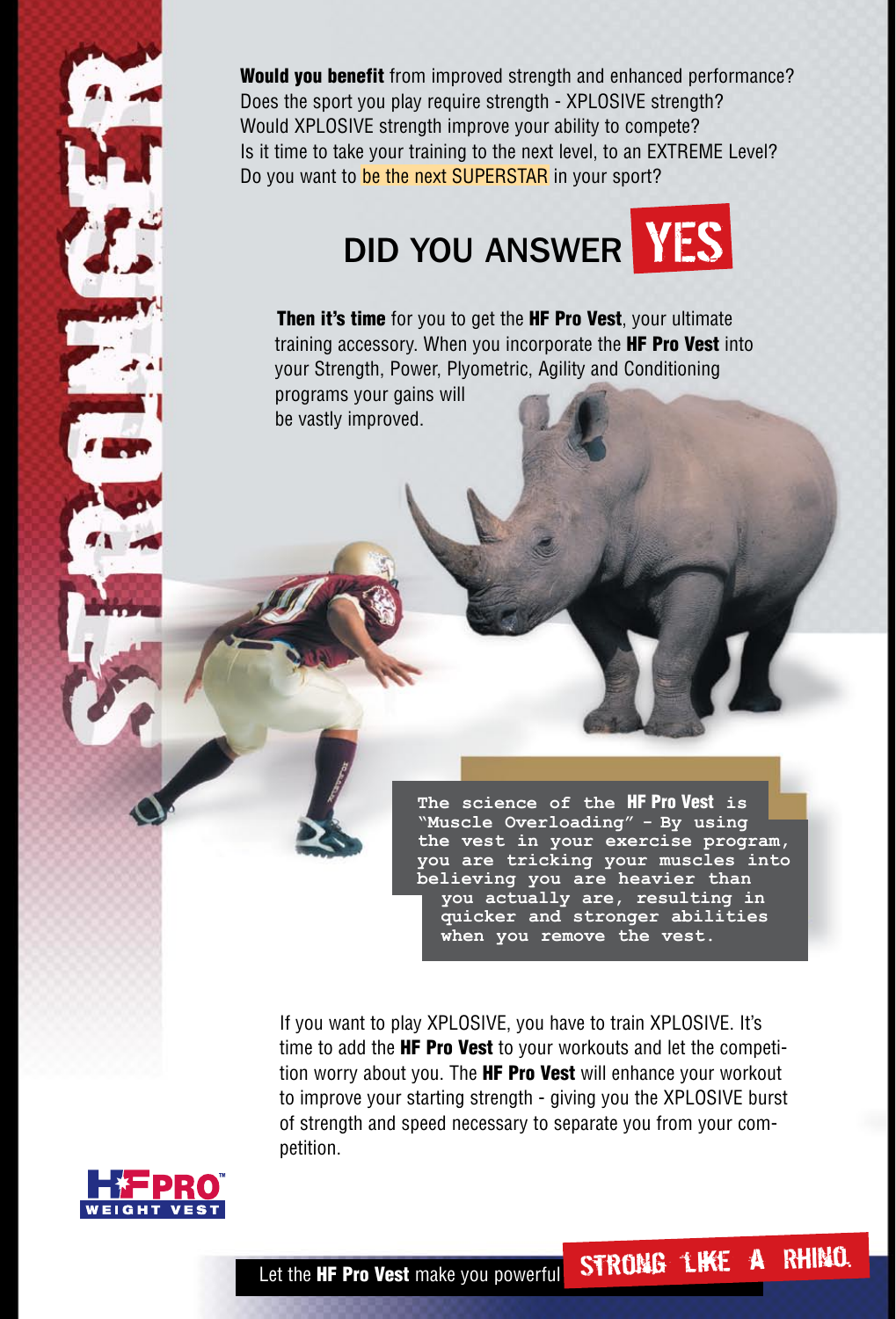**Is speed important** in your sport or activity? Want to shave time off of your sprints or distance running? Is your competition getting faster or are you getting slower? Do you want to impress your coaches and teammates? Would EXPLOSIVE speed set you apart from your competition? Are you ready to take your workouts to an EXTREME level?



**The two-piece clamshell design of the**  HF Pro Vest **is based on Orthopedic devices that aid in the proper spinal alignment and support. The adjustability of the**  HF Pro Vest **design insures proper fit to your body and proper placement of the weights resulting in optimal center of gravity. Only with proper alignment and fit can you attain a safe and effective workout that delivers results.**

Then it's time to insert the HF Pro Vest into your Agility, Plyometric, Power, Strength and Conditioning programs. When you incorporate the **HF Pro Vest** into your workouts the results will astonish you, your teammates and your coaches. Imagine getting to the spot faster, shaving time off of your forty or hundred yard dash and distance running or getting off the ball or spot faster. The **HF Pro Vest** can do this for you.

it can make you faster.

## fast like a cheetah.

Let the **HF Pro Vest** make you run